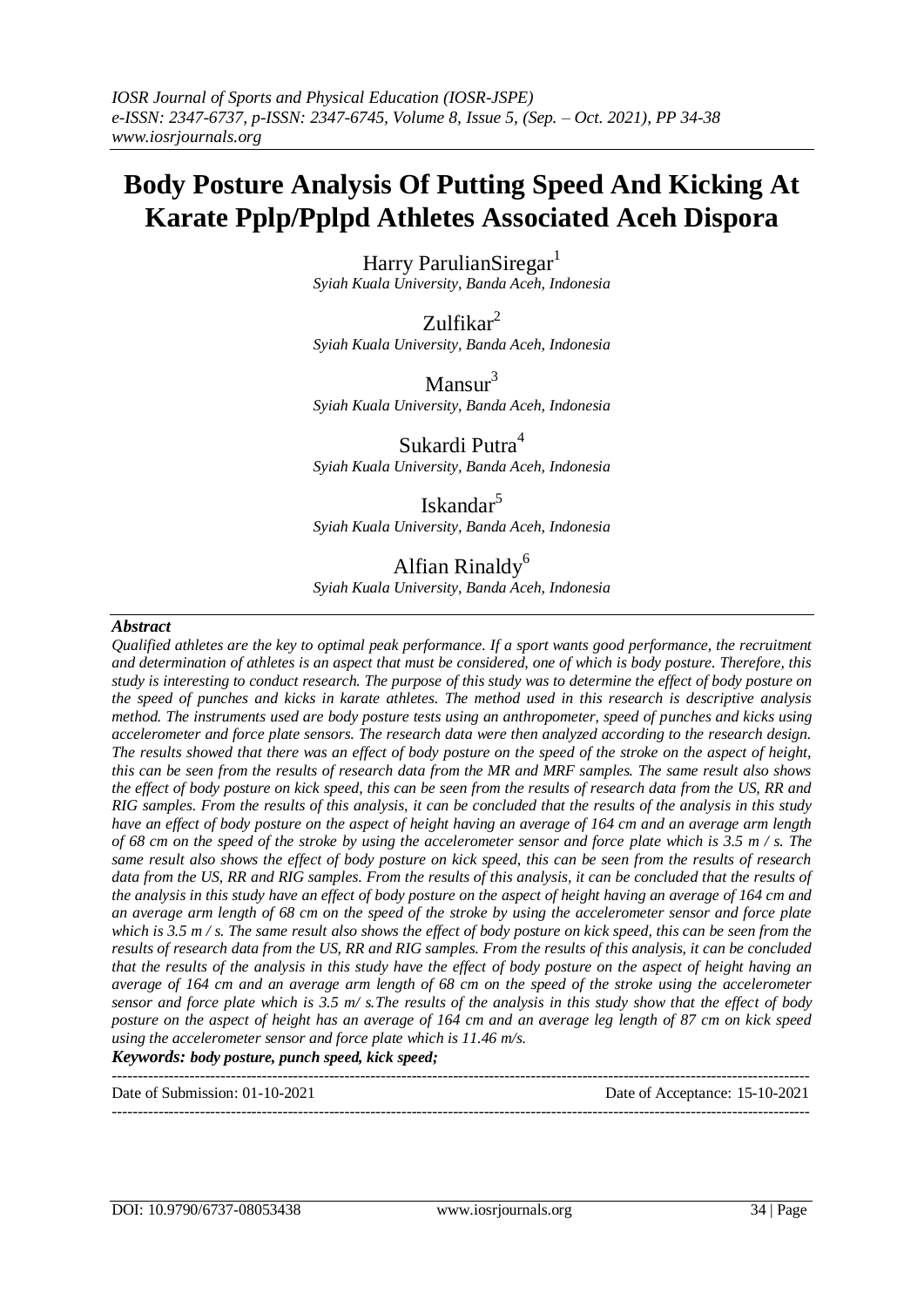# **I. Preliminary**

Sport is an activity to improve physical fitness, maintain a healthy body, and even make entertainment for certain groups and at the same time to achieve achievements. In the principle of coaching achievement sports, there are several disciplinary factors that must be considered by sports stakeholders, ranging from philosophy, psychology, nutrition, physiology, biomechanics to anatomy factors, and of course there are many other supporting factors in the success of athletes achieving optimal performance.

According to Arief (2007:4) "Asian people develop self-defense as a way of life, and they learn about life and wisdom. There are many streams that make martial arts diverse. From here, martial arts developed as an achievement sport.In accordance with the Law on the National Sports System (2005) Article 1 paragraph 3 states that: The national sports system is all aspects of sports that are interrelated in a planned, systematic, integrated, and sustainable manner as a single unit which includes regulation, education, training, management, coaching, development, and supervision to achieve national sports goals

Karate is one of the sport's achievements which is a priority in Indonesia. Karate is one of the leading sports in Indonesia, this can be seen from the medal ranking achieved by Indonesia in the Sea Games and Asian Games. According to Wahid (2007:9) Karate techniques are divided into three main parts, namely: kihon, kata, and kumite. According to Matsuzaki (2006:15) kata and kumite are included in the category that is contested. The process towards a brilliant achievement, the coaches in the sport of karate also have obstacles to achieve achievements. One of the obstacles to achieving high achievement is the difficulty of finding talented athletes. Talent itself is one of the supporting factors that are very supportive and needed in achieving sports achievements.

Identification of talent in adolescents can be done by testing motor skills, physiology, and physical tests (body posture) as a selection instrument for talented adolescent athletes in sports (Winarno, 2006: 60). Bompa (1990:334) also suggests several main criteria in identifying talent, namely: health, biomotor quality, heredity, sports facilities and climate, availability of experts. The Aceh Youth and Sports Service itself has also become one of the leading sports for medals in the national event. It is proven that the karateka fostered by PPLP and PPLPD have made Aceh famous at the national level, even making Indonesia famous internationally, such as: Asmaul Husna, Khairul Bahri and Farinanta Marsella. However, in the last three years, achievements in karate have decreased. This is crucial and must be considered.

According to research that has been conducted in California (USA) from 1930-1950 (in Puji & Nesya, 2019), height is one of the supporting factors in karate, especially in the kumite category. The taller a person is, the farther the reach is to make it easier and get points. The size of the legs that are longer than the togok will affect the range of kicks, the longer the legs, the farther the movement will slide forward when attacking. Furthermore, a long arm span is also needed in karate, because long arms will affect the range of strokes. The longer the arm span, the farther the resulting range.

According to Furgon (2002: 6), the characteristics or basic components of biomotor in talented athletes have distinctive properties according to certain treatments, such as innate qualities from birth, having a good body posture or higher in accordance with the sport they are interested in, physical and mental health. healthy mentality, good basic movement skills such as strength, speed, agility, endurance, coordination and explosive power, and so on.

# **II. Research Procedure**

This study uses a quantitative descriptive approach with this type of analysis. Descriptive research is research that provides a more detailed description of a symptom based on existing data, presents data, analyzes and interprets (Narkubo & Achmadi, 2003: 193). Quantitative data obtained through the presentation of measurement results related to the analysis of body posture, Kizami-Gyaku Tsuki punch speed, Mawashi Geri kick speed.

The population in this study were PPLPD karate athletes assisted by the Aceh Youth and Sports Service as many as 7 athletes. The sample is the smallest part of the population or that represents the population. In accordance with Arikunto's opinion, S (2010: 184) said "Total sampling is a sampling technique that is carried out because the entire population is sampled".

Data collection techniques are an important part of the research process. The data collected in this study is data obtained directly from the object of research, namely the PPLP and PPLPD karate athletes assisted by the Aceh Youth and Sports Office. Body Posture Test, Kizami-Gyaku Tsuki's Punch Speed Test and Mawashi Geri's Kick Speed Test.

## **III. Research Results And Discussion**

Based on the research design that has been made by the researcher, three research data are obtained, for each variable, namely: body posture, punches and kicks. The data in this study were obtained through an anthropometer measuring instrument to measure body posture, an accelerometer sensor to measure acceleration,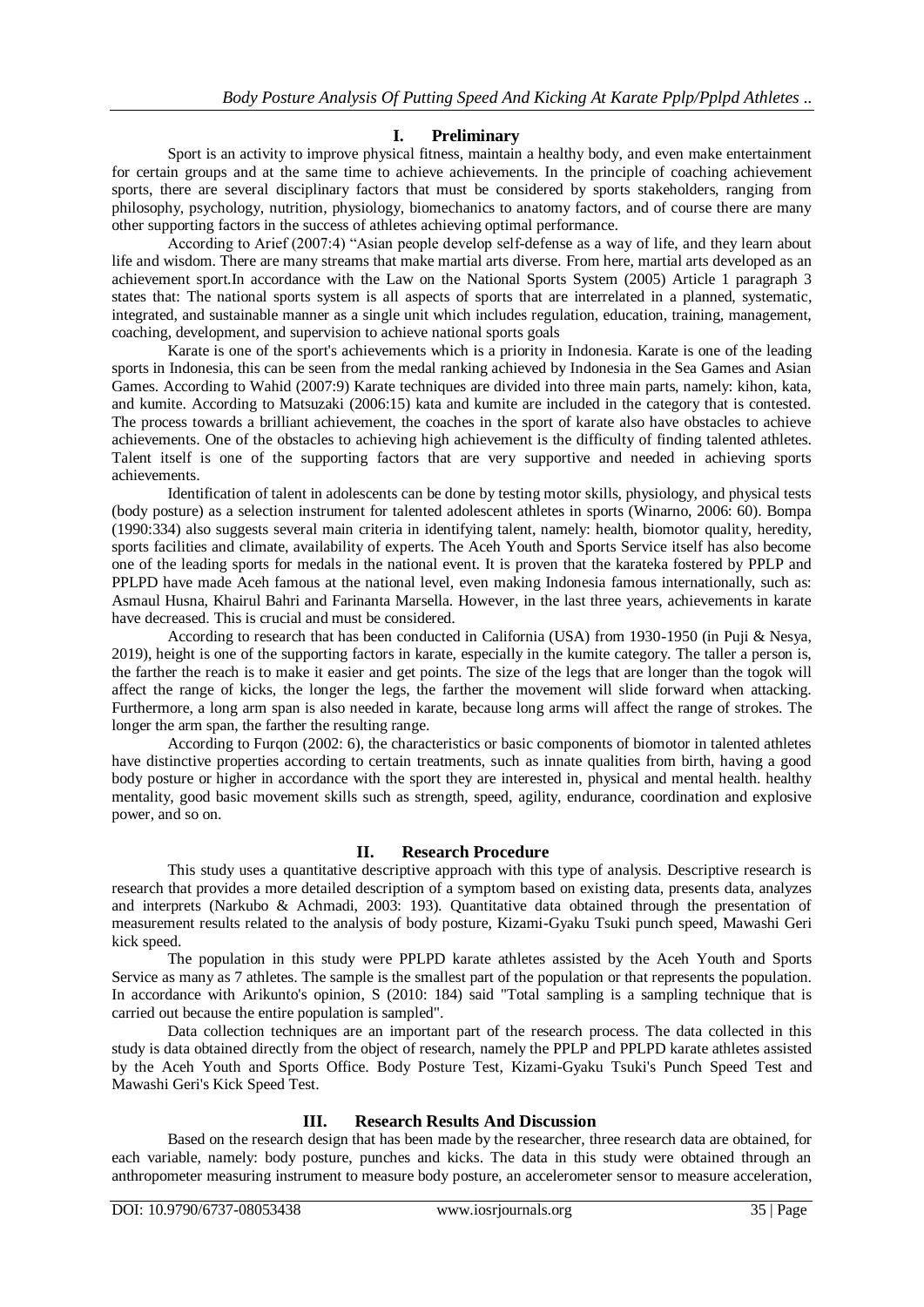and a force plate to measure pressure or strength. This research was conducted on karate athletes assisted by the Aceh Youth and Sports Service, amounting to 7 people.

Furthermore, the acceleration data obtained from the accelerometer sensor will be analyzed using a statistical formula, namely the Trapezoidal Rule. Trapezoidal Rule is an instrument used to calculate the value of velocity (V) which is the derivative (integral) of the acceleration data (Z) and the difference between the end and beginning of each stage. After the results of the velocity values are obtained, they are integrated again using the same formula, namely the Trapezoidal Rule to determine the displacement/distance value (S) by entering the velocity value. Meanwhile, the Speed Power (SP) value is the strength value (Force) multiplied by the speed (V), and the Force (F) value is obtained through the force plate test tool.

#### **A. Analysiss Body posture Against Punch Speed**

The results of the overall body posture analysis sample data on the speed of the stroke can be seen in the following table:

| N<br>$\bf{0}$  | <b>INITIALS</b> | <b>BODY POSTURE</b> |              |            |             |                 | <b>BLOW</b>   | <b>Speed</b><br>Power | <b>FASTEST</b><br><b>MOTION</b> |          |                  |
|----------------|-----------------|---------------------|--------------|------------|-------------|-----------------|---------------|-----------------------|---------------------------------|----------|------------------|
|                |                 | TB                  | <b>BB</b>    | PL         | Time        | Z.<br>$(m/s^2)$ | V             | S                     | F                               | (Kg.m/s) |                  |
| 1              | US              | (cm)<br>167         | (kg)<br>52.2 | (cm)<br>72 | (s)<br>0.04 | 276.30          | (m/s)<br>5.73 | (m)<br>0.21           | (N)<br>123.30                   | 71.98    | <b>Beginning</b> |
| $\overline{2}$ | <b>MFR</b>      | 168                 | 48.6         | 68         | 0.02        | 56.74           | 0.68          | 0.02                  | 812.59                          | 56.23    | Beginning        |
| 3              | <b>MR</b>       | 172                 | 83.9         | 70         | 0.02        | 82.04           | 1.91          | 0.07                  | 579.68                          | 112.63   | <b>Beginning</b> |
| $\overline{4}$ | <b>NS</b>       | 163                 | 49.5         | 67         | 0.02        | 109.61          | 2.33          | 0.08                  | 345.81                          | 82.11    | Beginning        |
| 5              | <b>NIA</b>      | 155                 | 48.5         | 62         | 0.06        | 198.31          | 2.72          | 0.15                  | 96.72                           | 26.84    | Middle           |
| 6              | RIG             | 158                 | 53.4         | 69         | 0.02        | 186.11          | 5.55          | 0.20                  | 69.00                           | 39.03    | Beginning        |
| 7              | $_{\rm RR}$     | 167                 | 49.1         | 68         | 0.06        | 176.66          | 3.61          | 0.18                  | 36.32                           | 13.37    | middle           |

Table 4.15 Overall Data of Athletes on Aspect of Stroke

Based on the discussion of the value of the influence of body posture on the speed of the stroke from 7 samples, it can be seen from the results of this study that there were 3 athletes from 7 samples, each of which had 2 aspects of the influence of body posture on the speed of the stroke seen from the aspect of height and arm length. the influence of aspects of body weight in this analytical study. While the other 4 samples do not seem to have any effect because even though the speed value looks good, it is not supported by good body posture. As for the description of each sample that has the following effects (1) AS has a height of 167 cm and an arm length of 72 cm is able to make the fastest stroke at a time of 0.04 with an acceleration value (Z) of 276.30 m/s<sup>2</sup> after being integrated it has a speed of 5. 73 m/s which occurs in stage 2 of 6 stages of displacement with a distance of 0.21 meters and the vibration force (F) generated is 123.30 newtons, this data shows that the US sample has an influence between body posture on the speed of the stroke, the data can be seen that the US has two From three aspects of body posture that are measured, namely body height and arm length that have an effect. (2) MR has a height of 172 cm and an arm length of 70 cm is able to make the fastest stroke at a time of 0.02 with an acceleration value (Z) of 82.04 m/s<sup>2</sup> after being integrated, it has a speed (V) of 1.91 m/s with a distance of 0.07 meters and The vibration force (F) generated is 579.68 newtons, this data shows that the MR sample has an influence between body posture and stroke speed. From these data, it can be seen that MR has two of the three aspects of body posture measured, namely height and arm length that have an effect. (3) For the NS female category, it can be said to have a high body posture with a height of 163 cm and an arm length of 67 cm capable of making the fastest stroke at a time of 0.02 with an acceleration value (Z) of 109.61 m/s<sup>2</sup> after being integrated, it has a speed of (Z) 109.61 m/s<sup>2</sup>. V) 2.33 m/s with a distance of 0.08 meters and the vibration force (F) generated is 345.81 newtons, this data shows that the NS sample has an influence between body posture on the speed of the stroke, the data can be seen that the NS has two of the three aspects of body posture measured namely height and arm length that give effect.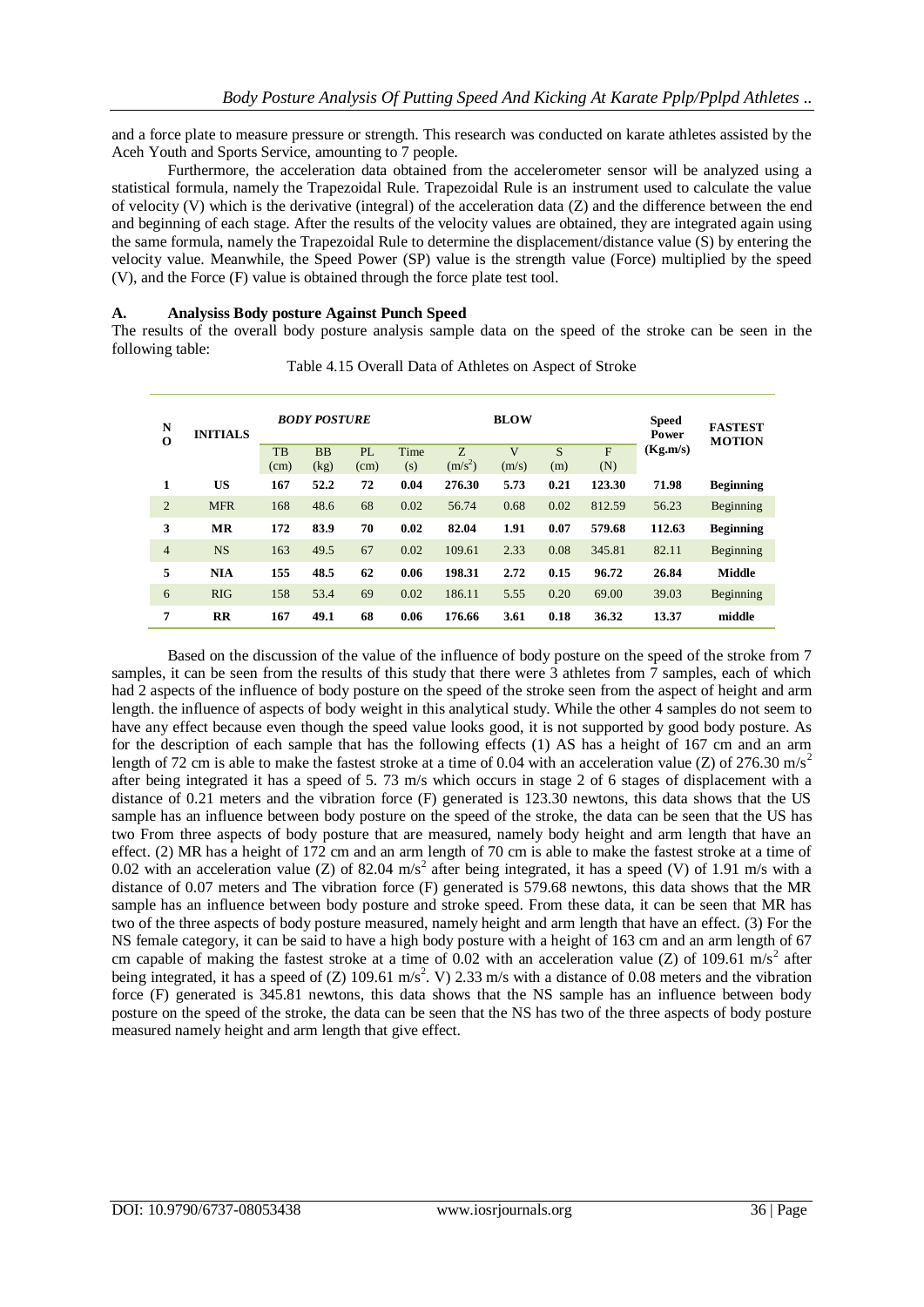| В. | <b>Analysis of Body Posture on Kick Speed</b> |  |  |
|----|-----------------------------------------------|--|--|
|    |                                               |  |  |

The results of the overall body posture analysis sample data on kick speed can be seen in the following table: Table 4.16 Overall Sample Data on the Kick Aspect

| N<br>O         | <b>INITIALS</b> | <b>BODY POSTURE</b> |                   |            |             |                 | <b>KICK</b> | Speed<br>Power | <b>FASTEST</b> |          |                  |
|----------------|-----------------|---------------------|-------------------|------------|-------------|-----------------|-------------|----------------|----------------|----------|------------------|
|                |                 | <b>TB</b><br>(cm)   | <b>BB</b><br>(kg) | PT<br>(cm) | Time<br>(s) | Z.<br>$(m/s^2)$ | V<br>(m/s)  | S<br>(m)       | F<br>(N)       | (Kg.m/s) | <b>MOTION</b>    |
| 1              | US              | 167                 | 52.2              | 89         | 0.10        | 53.57           | 1.12        | 0.06           | 159.66         | 18.21    | End              |
| $\overline{2}$ | <b>MFR</b>      | 168                 | 48.6              | 85         | 0.02        | 69.84           | 1.41        | 0.05           | 138.90         | 19.98    | Beginning        |
| 3              | <b>MR</b>       | 172                 | 83.9              | 94         | 0.02        | 163.44          | 3.06        | 0.11           | 174.82         | 54.49    | <b>Beginning</b> |
| $\overline{4}$ | <b>NS</b>       | 163                 | 49.5              | 86         | 0.04        | 130.49          | 2.31        | 0.09           | 32.12          | 7.57     | Beginning        |
| 5              | <b>NIA</b>      | 155                 | 48.5              | 84         | 0.08        | 102.65          | 1.96        | 0.12           | 152.62         | 30.55    | <b>Middle</b>    |
| 6              | RIG             | 158                 | 53.4              | 82         | 0.08        | 39.80           | 0.61        | 0.04           | 199.12         | 12.43    | Middle           |
| 7              | RR              | 167                 | 49.1              | 89         | 0.02        | 15.03           | 0.99        | 0.04           | 156.39         | 15.77    | <b>Beginning</b> |

Based on the discussion of the value of the influence of body posture on kick speed from 7 samples, it can be seen from the results of this study that there are 4 of 7 samples, each of which has 2 aspects of the influence of body posture on kick speed seen from the aspect of height and leg length. the influence of aspects of body weight in this analytical study. While the remaining 3 samples do not show any effect, even though the speed value looks good but it is not supported by good body posture. The description of each sample that has the following effects (1) AS has a height of 167 cm and a leg length of 89 cm and is able to make the fastest kick at 0.10 time with an acceleration value (Z) of 53.57 m/s<sup>2</sup> after being integrated, it has a speed of 1.12 m/s with distance0.06meters and the vibration force (F) generated is 159.66 newtons and the resulting speed power is 18.21 Kg kg.m/s, this data shows that the US sample has an influence between body posture on kick speed, the data can be seen that the US has two of the following: Three aspects of body posture were measured, namely body height and leg length. (2) MR has a height of 172 cm and a leg length of 94 cm and is able to make the fastest kick at a time of 0.02 with an acceleration value (Z) of 163.44 m/s<sup>2</sup> after being integrated, it has a speed (V) of 3.06 m/s with a distance of 0.11 meters and a vibration force (F) generated is 174.82 newtons and the resulting speed power is 54.49 kg.m/s, this data shows that the MR sample has an influence between body posture on kick speed, From these data, it can be seen that MR has two of the three aspects of body posture measured, namely body height and leg length. (3) For the NS female category, it can be said to have a high body posture with a height of 163 cm and a leg length of 86 cm, capable of doing the fastest kick at 0.04 time with an acceleration value (Z) of 130.49 m/s after being integrated, it has a speed (V) 2.31 m/s with a distance of 0.09 meters and the vibration force (F) generated is 32.12 newtons and the resulting speed power is 7.57 kg.m/s, this data shows that the NS sample has an influence between body posture on kick speed, these data it can be seen that NS has two of the three aspects of body posture that are measured, namely body height and limb length that have an effect. (4) RR which has a height of 167 cm and a leg length of 89 cm is able to take a kick at a time of 0.02 with an acceleration value (Z) of 15.03 m/s<sup>2</sup> after being integrated, it has a speed (V) of 0.99 m/s with a distance of 0.04 meters and vibration The force (F) generated is 156.39 newtons and the resulting speed power is 15.77, this data shows that the RR sample has an influence between body posture on kick speed, the data can be seen that RR has two of the three aspects of body posture measured, namely height and the length of the affected limb. Among the four samples above, AS is a sample that has a fairly good movement, at a kick speed AS can make the fastest movement at the end of the movement,

Furthermore, the description of each sample that does not have a significant effect on the body posture test on kick speed is as follows: (1) MFR has a height of 168 cm and a leg length of 85 cm capable of kicking at a time of 0.02 with an acceleration value ( $Z$ ) 69.84 m/s2 after being integrated, it has a kick speed (V) of 1.41 m/s with a distance of 0.05 meters and a vibration force (F) generated by 138.90 newtons, it can be concluded that the data from the MFR sample does not show such a high kick speed. good. (2) NIA has a height of 155 cm and a leg length of 84 cm with an acceleration value (Z) of 102.65 m/s<sup>2</sup> after being integrated, it has a kick speed (V) of 1.96 m/s with a distance of 0.12 meters and the vibration force (F) generated is equal to152.62 newton, it can be concluded that the data from the NIA sample, although it has a good kick speed value, is not supported by good posture either. (3) RIG has a height of 158 cm and a Leg length of 82 cm with an acceleration value (Z) of 39.80 m/s<sup>2</sup> after being integrated, it has a kick speed (V) of 0.61 m/s with a distance of 0.04 meters and a vibration force (F) which generated by 199.12 newtons, it can be concluded that the data from the RIG sample does not show such good kick speed results.